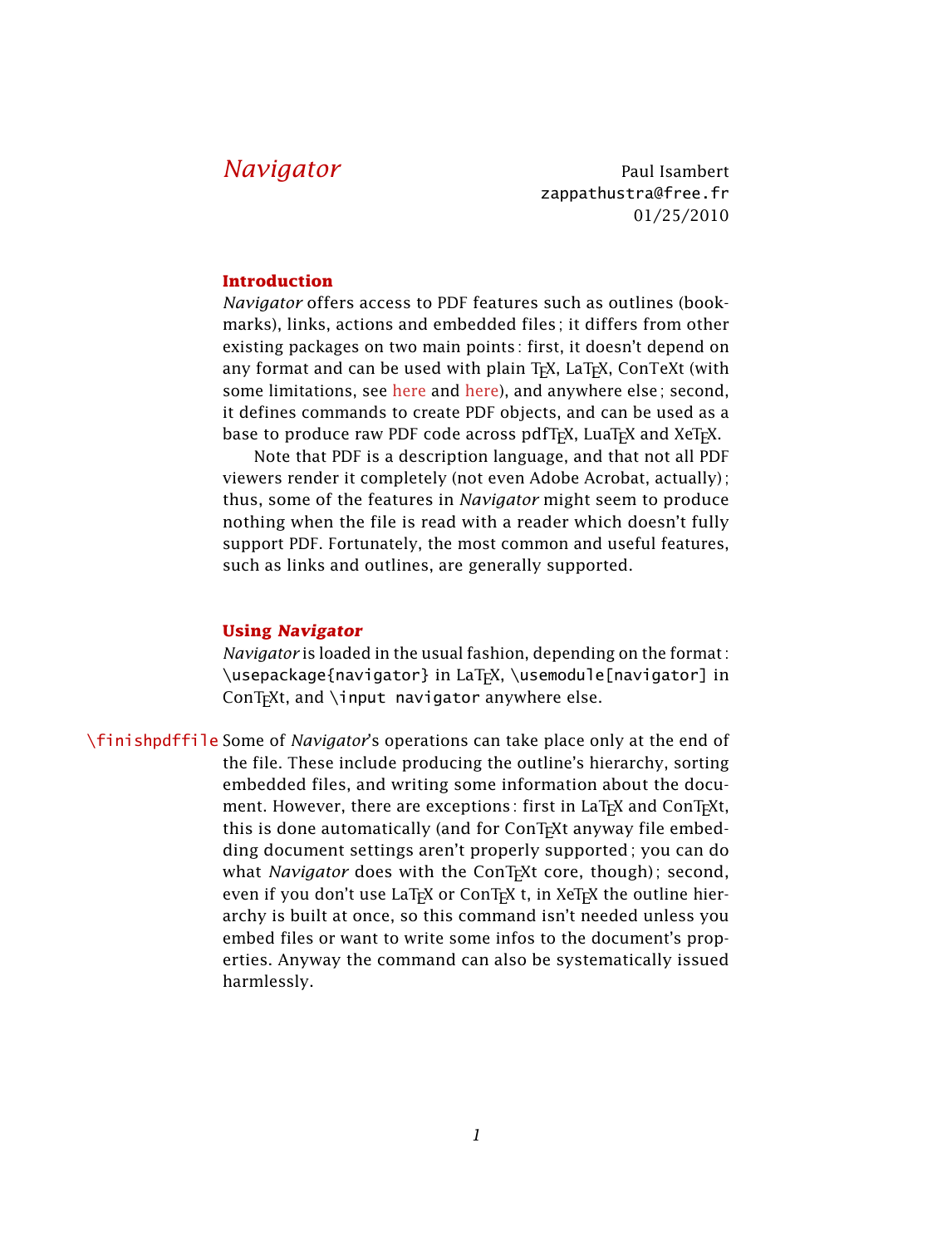# <span id="page-1-1"></span>**Anchors**

*Anchors are positions used as the targets of links for navigation within a PDF file (they are called* destinations *in PDF parlance). They are to be used in association with the* \*jumplink command or with [outlines](#page-2-0).*

<span id="page-1-0"></span>\anchor [<options>]<name>

This defines  $\langle$ name $\rangle$  as an anchor. In vertical mode, the destination is were the command is issued; in horizontal mode, it also depends on the up and left attributes below. In both cases, however, the value of fit might make a difference. The options that follow are also used in the  $\lceil \cdot \cdot \rceil$  command when it defines an implicit anchor.

up <dimension> (Default : \baselineskip.)

In horizontal mode, anchors are placed on the baseline ; it means they send below the intended line (more precisely : with the intended line's baseline at the top of the screen). This attribute makes a vertical correction, so the intended line is shown.

left <dimension> (Default : 0pt.)

Similar to up, but in the horizontal direction (moving leftward).

fit <xyz|fit|fith|fitv|fitb|fitbh|fitbv|fitr> (Default : xyz.) All anchors target the page where they appear (fortunately), but when jumping to an anchor how the page is displayed depends on this parameter. The values have the following effect :

- xyz The page is displayed so that the anchor is positioned at the upper-left corner of the window. Also, if zoom is specified, it is enforced.
- fit The page is displayed so that it fits entirely in the window.
- fith Same as fit, but only horizontally.
- fitv Same as fit, vertically.
- fitb The page is displayed so that its bounding box fits entirely in the window. A page's bounding box is the smallest rectancle enclosing its contents (including headers and footers or marginal material, if any).
- fitbh Same as fith for the bounding box.
- fitbv Same as fitv for the bounding box.
- fitr Displays the page so that the box where the anchor appears fits entirely in the window. This is disabled with XeT<sub>F</sub>X, and subtler things might be possible in the future.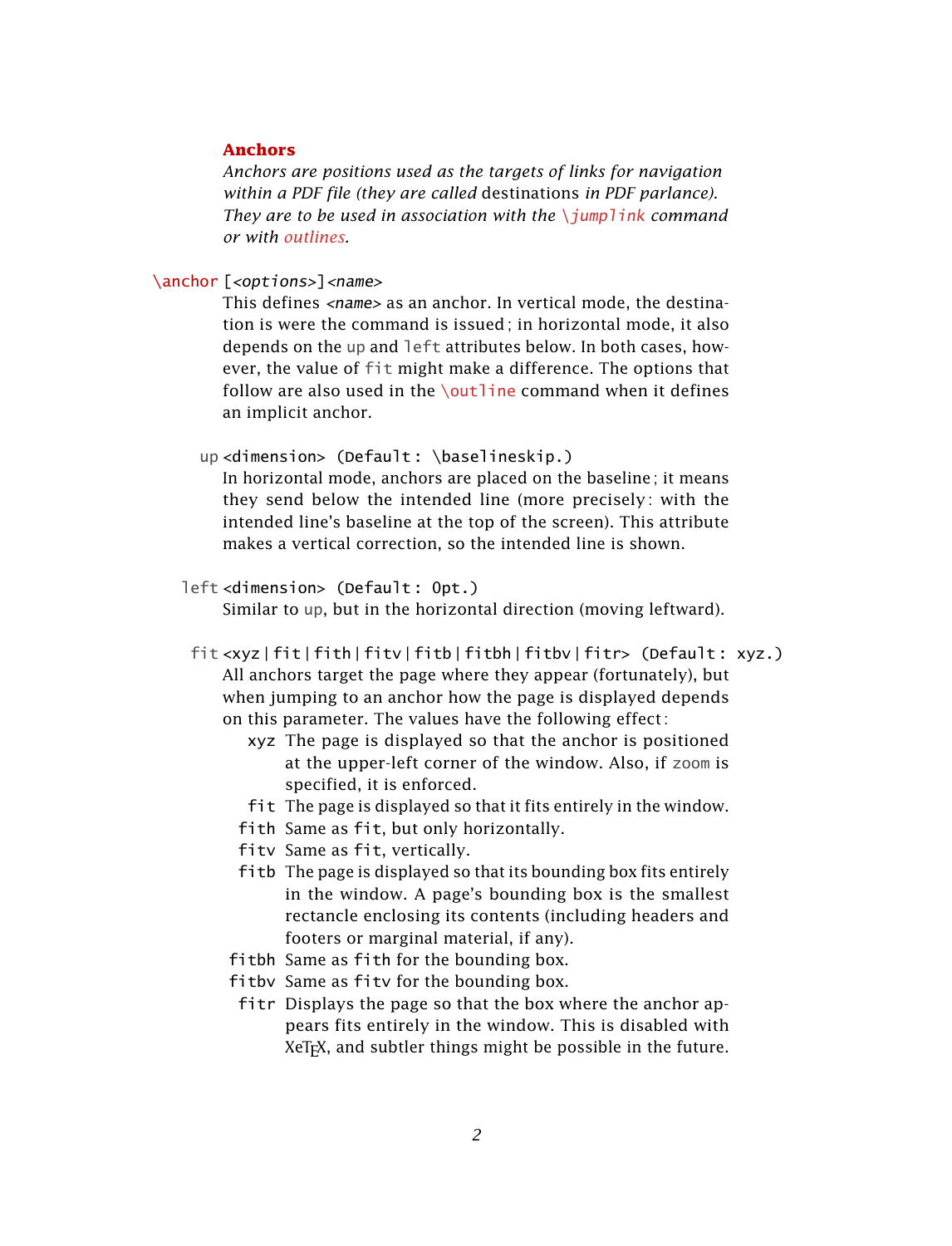#### zoom <number> (No default.)

Sets the viewer's zoom when jumping to a destination. The number provided should be 1000 times the intended zoom (like magnification in T<sub>F</sub>X); hence zoom = 1000 is the normal magnification, i.e. a 100% zoom. The use of this attribute, as well as any value but xyz for the previous one, might be extremely annoying for the reader, because s/he might need to reset his or her zoom after each jump. (Most viewers implement xyz so that it performs its operation as best as possible without zooming ; hence, unless the reader already uses a powerful zoom, the way the page is displayed is predictable.)

#### \anchorname <name>

To avoid possible conflicts, *Navigator* tweaks the names you give it for anchors ; if you ever need it, this command returns the real PDF names of the anchor you call <name>.

# <span id="page-2-0"></span>**Outlines (aka bookmarks)**

*Don't hold it against me if I use the words* outline *and* bookmarks *alternatively. They are the same things, even though the command is* \outline*. There is no need for a second run to get bookmarks right.*

<span id="page-2-1"></span>\outline [<options>]<level>[<name>]<title>

This creates a bookmark with title  $\langle \text{title} \rangle$ . In LuaT<sub>F</sub>X,  $\langle \text{title} \rangle$  is converted to UTF-16 (in octal form, so LuaT<sub>F</sub>X doesn't complain), so you can use any character of Unicode (although the font used by your reader is very unlikely to display anything besides the basic plane). XeT<sub>F</sub>X seems to spot the right encoding sometimes. As for pdfT<sub>F</sub>X, no conversion is performed, so Latin-1 at best may succeed (the string is escaped nonetheless for characters with special meanings in PDF).

The <level> defines how the bookmark fits in the hierarchy. It is a number, and the smaller it is, the higher the bookmark. A bookmark is a child to the nearest preceding bookmark with a smaller <level>. The following example illustrates that (hopefully) :

```
\outline{1}{A chapter}
  \outline{2}{A section}
    \outline{3}{A subsection}
  \outline{2}{Another section}
```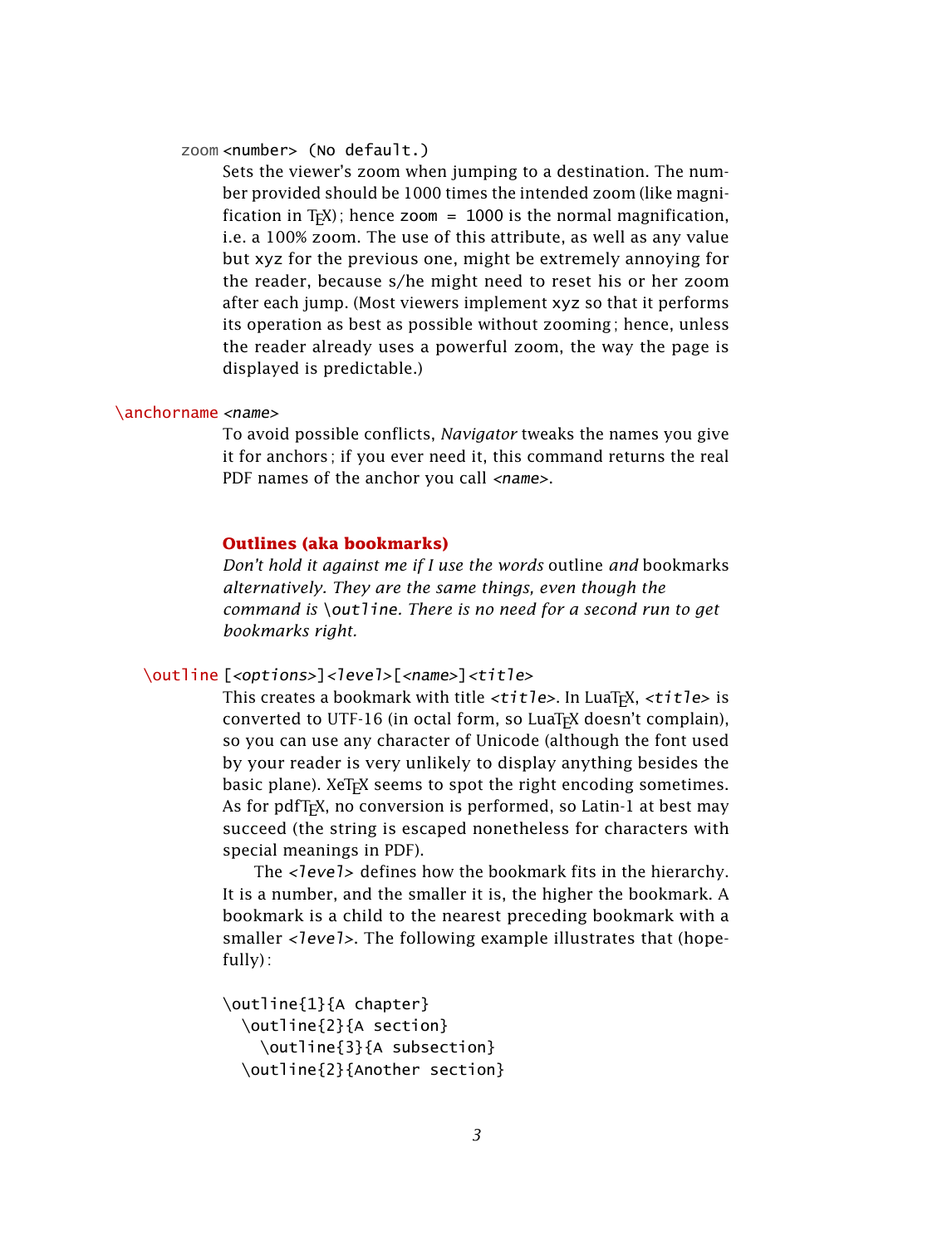Now, there is a difference between pdfT<sub>F</sub>X and LuaT<sub>F</sub>X on the one hand and XeT<sub>E</sub>X on the other. First, when using XeT<sub>E</sub>X, <level> should be an integer ; no such restriction applies with the other engines. That means that if you suddenly want to insert a bookmark halfway between a chapter and a section in the hierarchy, you don't need to renumber everything: just assign a decimal number to it, for instance 1.5 in the previous example. That is impossible with XeT<sub>F</sub>X (which will ignore the decimal part, so it is also harmless). Second, with the latter engine, it is also impossible to skip levels, i.e. the following example isn't allowed :

```
\outline{1}{A chapter}
  \outline{3}{A subsection}
```
In that case,  $XeTrX$  (i.e.  $xdvipdfmx$ ) will insert an intermediate bookmark, called <No Title>, in red and italics (so you definitely can't miss it). With pdfT<sub>F</sub>X and LuaT<sub>F</sub>X, since levels are a continuum, skipping a level doesn't make sense and the previous example is perfectly legitimate (however, if a section follows the subsection, its bookmark will appear at the same level as the subsection's). Finally, with all engines, <level> can be zero or negative.

Among the <options>, those pertaining to a bookmark's appearance are :

```
open <true|false> (Default : false.)
```
If set to true, the bookmark diplays its immediate children. (You don't need to type 'open =  $true$ '; as with all other boolean attributes, `open' suffices.)

bold <true|false> (Default : false.) If true, the bookmark is displayed in a bold font.

italic <true|false> (Default : false.)

If true, the bookmark is displayed in an italic font (this is not incompatible with the previous attribute).

color <red green blue> (Default : 0 0 0, i.e. black.) A triplet of numbers between between 0 and 1 setting the bookmark's color.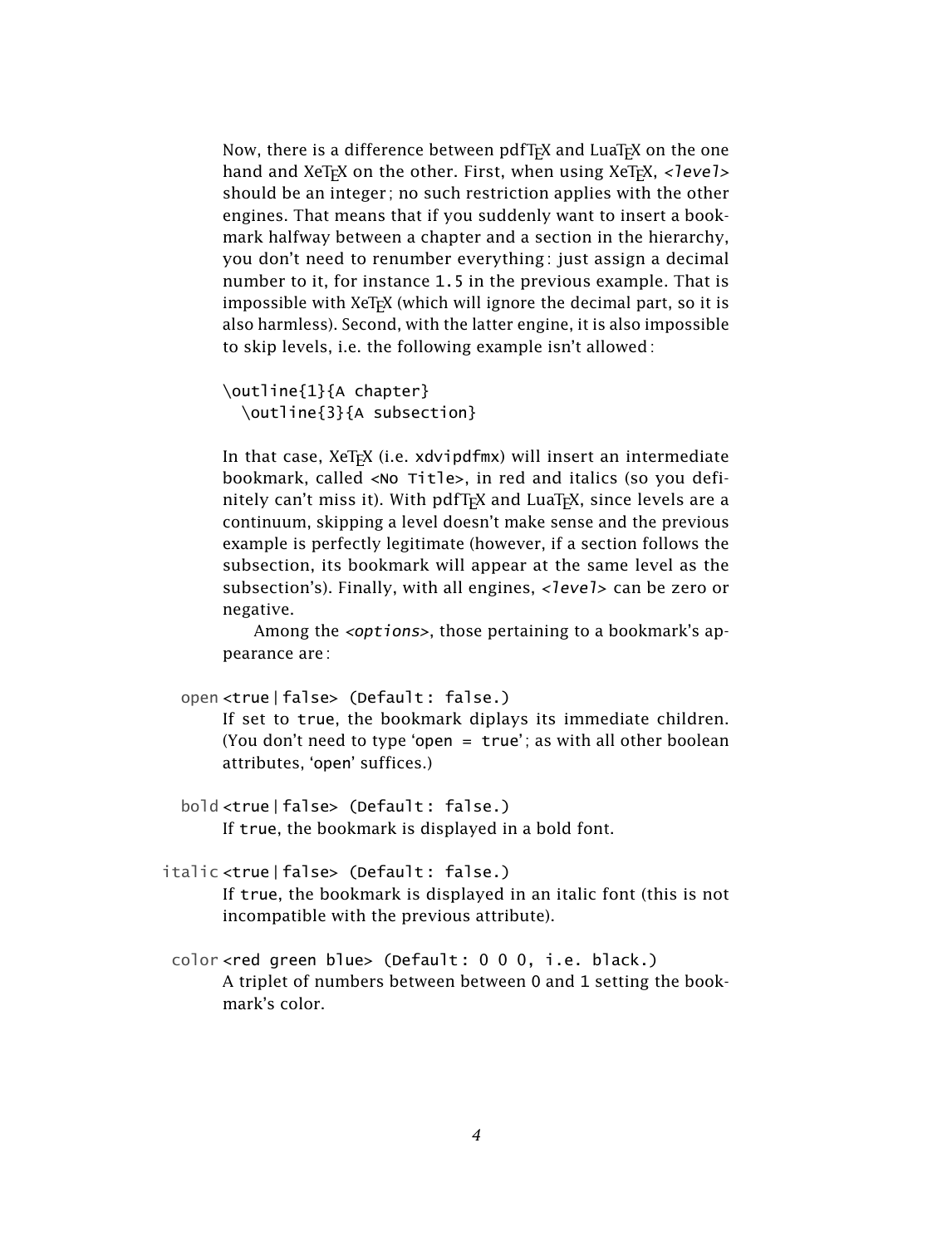outlinecolor <red green blue> (Default : 0 0 0, i.e. black.) Alias for color. (This name should be used when setting attributes globally in the navigator parameter or elsewhere.)

> By default, a bookmark creates an anchor, and clicking it jumps to the position thus defined. If the optional  $\langle$ name $\rangle$  is present, then you can refer to that anchor and reuse it, as if you'd issued the  $\langle$  anchor command. Such an anchor, named or not, can take the same options as seen above for the [\anchor](#page-1-0) command, for instance :

```
\outline[zoom = fith]{1}{A chapter}...
 \outline[left = 2em]{2}[mysection]{A section}
```
Two other options can modify a bookmark's behavior :

```
anchor <name> (No default.)
```
As just said, a bookmark creates an anchor. However, this is not true if this attribute is set ; in this case, when clicked the bookmark sends to the anchor called <name>, which need not be already defined, of course. The attributes pertaining to anchor settings, if any, are ignored, as is the optional name in the  $\setminus$ outline command. In other words, the following two bookmarks are equivalent :

\outline[anchor = mydest, fit = fitv]{1}[aname]{A title} \outline[anchor = mydest]{1}{A title}

action <name> (No default.)

Like anchor, except the bookmark executes action <name> (and doesn't send you anywhere). If both anchor and action are given, the former wins. See the section on [actions.](#page-7-0)

# \pdfdef <command><parameter text>{replacement text}

Most of the commands used in T<sub>F</sub>X will yield nothing good in a bookmark's title. However, you may want to reuse the same text to set that title and, say, a section heading. When redefined with \pdfdef, <command> will expand to <replacement text>, but only in a bookmark's title. For instance, after :

```
\pdfdef\TeX{TeX}
\pdfdef\emph#1{#1}
```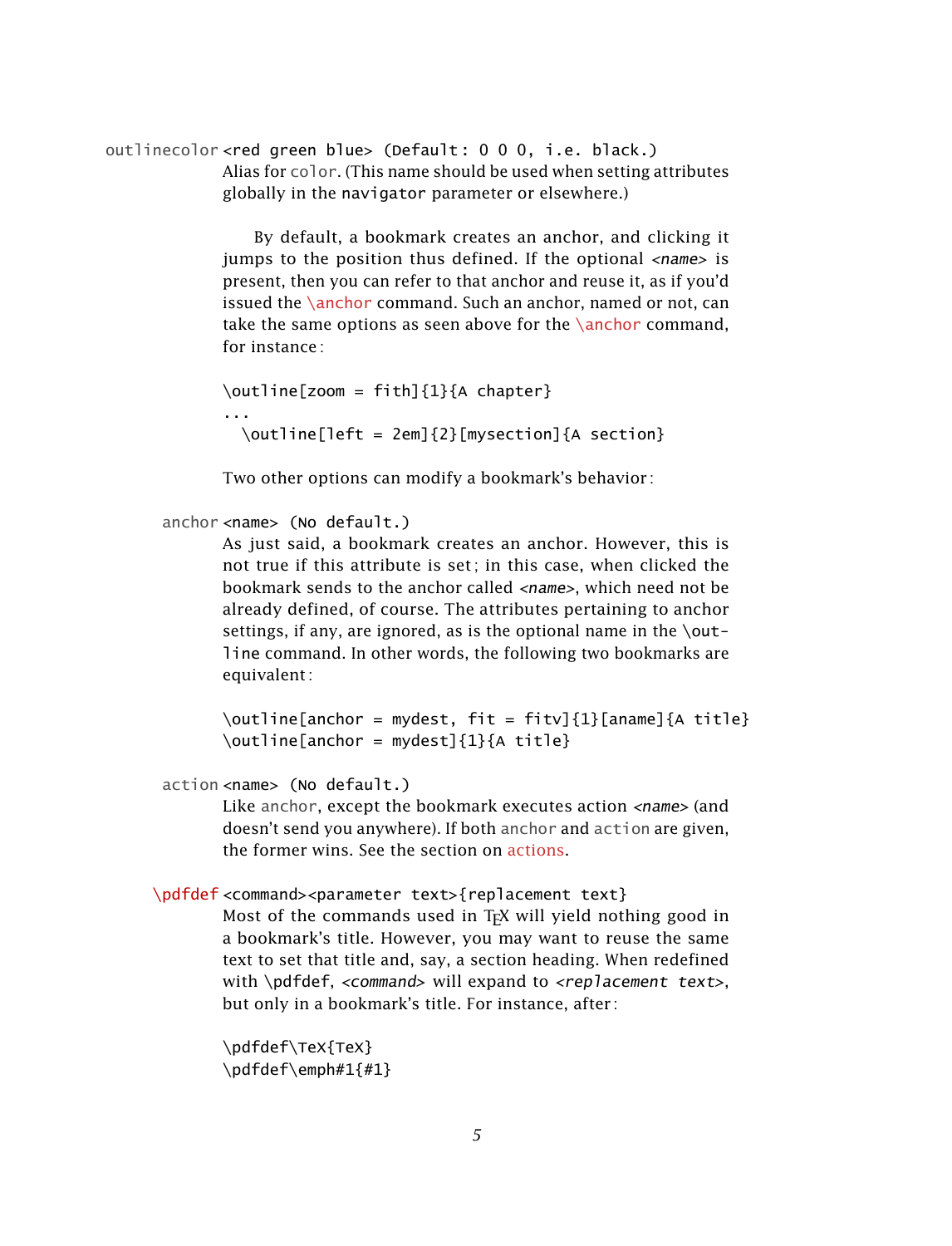\pdfdef\whatever{\noexpand\whatever}

\TeX will produce "TeX" in a bookmark, \emph will simply return its argument, and \whatever will represent itself. Note that unexpandable commands and \protected commands don't require any special treatment to represent themselves.

### <span id="page-5-2"></span>**Links**

*Links (and annotations more generally) are clickable zones of a PDF document, which trigger actions.* Navigator *offers a few types of links and actions, and also allows you to create your own with raw [PDF objects.](#page-12-0) The* <options> *that appear in the commands below are described at [the end of this section.](#page-6-0)*

## <span id="page-5-0"></span>\jumplink [<options>]<name><text>

This prints <text> and defines it as a clickable zone that sends to the anchor called  $\langle$ name> (defined either with  $\langle$ anchor or  $\langle$ out[line](#page-2-1), although the anchor need not be already defined for the link to work, obviously). For instance, clicking \anchor or \outline in the previous parenthesis sends you to the page where those commands are defined.

# <span id="page-5-1"></span>\urllink [<options>]<url><text>

This is the same thing as  $\iota$  iumplink, except the link sends to an internet resource (any URI works, actually). For instance :

 $\urllink[border = 1, color = 1 0 0, dash = 3 2]$  ${http://www.tug.org}{Go to TUG!}$ 

produces : Go to [TUG](http://www.tug.org) ! If the [uri](#page-12-1) or [base](#page-12-2) attributes in the navigator parameter are set, then  $\langle \text{url} \rangle$  can be relative.

#### \javascriptlink [<options>]<JavaScript code><text>

A link which executes some JavaScript code (if the viewer can do that). For instance :

\javascriptlink[highlight = push] {app.alert("Hello !")}{Say hello !}

produces : Say hello !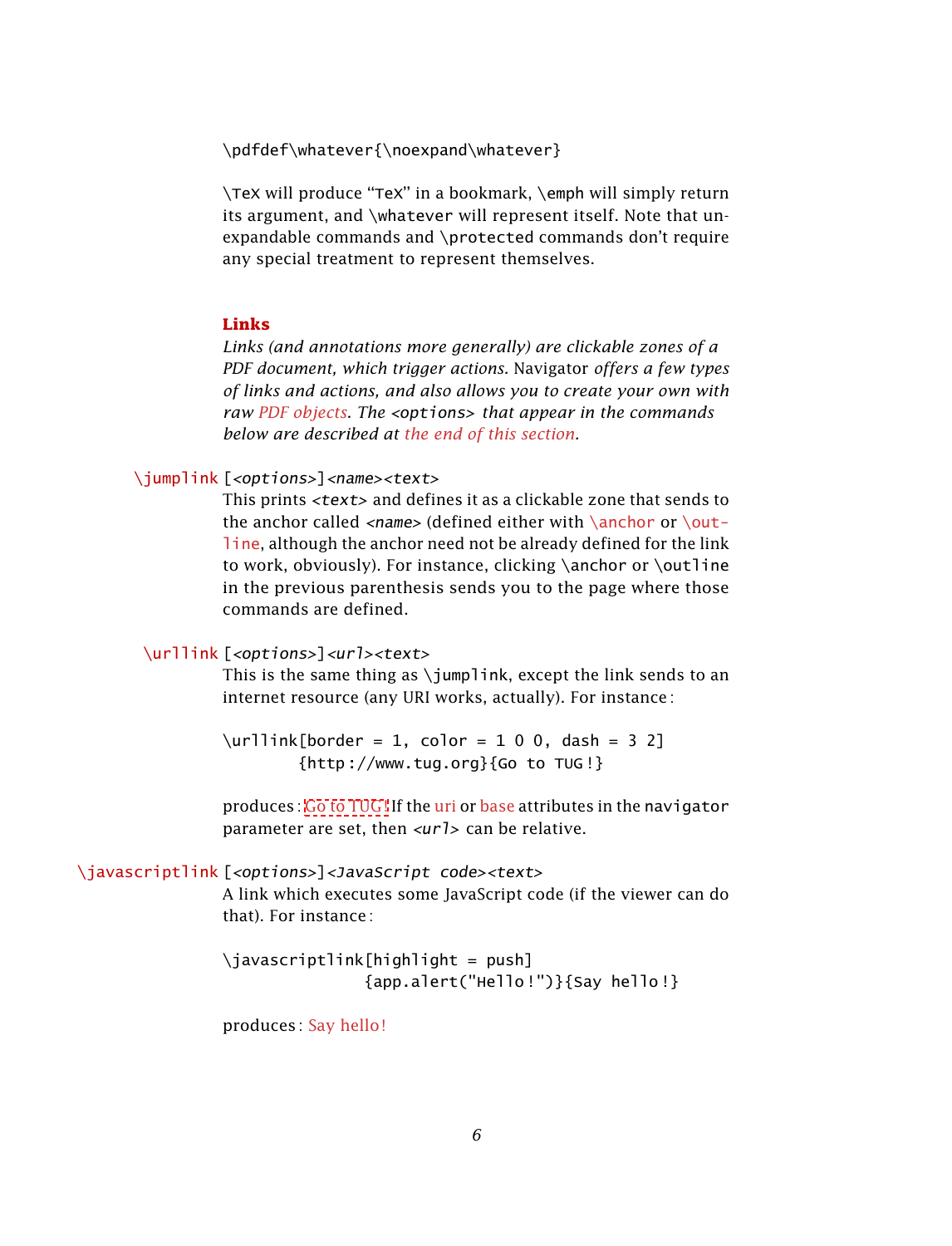## <span id="page-6-1"></span>\actionlink [<options>]<name><text>

This executes the action called  $\langle$ *name*>. A named action is an action that is defined elsewhere in the document (not necessarily before) and given a name to refer to it. The next [section](#page-7-0) introduces two simple commands to create URL and JavaScript actions ; however, an action is just a PDF object; hence,  $\langle$  -name  $\rangle$  can be any valid PDF object (of the right type, obviously), and you can define such objects with the commands introduced in the last [section](#page-12-0) of this document. *Navigator* already defines four actions, namely : firstpage, lastpage, prevpage and nextpage. The meaning should be obvious, but if you have any doubt, just click !

## \rawactionlink [<options>]<PDF code><text>

This is the same as \actionlink, except the action is defined not in an external action but in <PDF code>, which should be an action dictionary (without the enclosing << and >>, exactly as with [\pdfdictobject](#page-13-0)).

<span id="page-6-0"></span>In the commands above, the  $\langle options\rangle$  are used to set the appearance of the links. Here are the ones you can set :

border <number> (Default : 0.)

The width (in PostScript points) of the border drawn around the link. Default 0 means no border. (In pdfTFX and LuaTFX, you can use the \pdflinkmargin primitive to set the distance between the link's border and its content, even if the border isn't drawn – it makes the clickable zone larger.)

- color <red green blue> (Default : 0 0 0, i.e. black.) The color of the link's border, if any.
- linkcolor <red green blue> (Default : 0 0 0, i.e. black.) Alias for color. (This name should be used when setting attributes globally in the navigator parameter or elsewhere.)

dash <numbers> (No default.)

The dash pattern of the link's border, can you believe it ? The  $\langle$  -numbers  $>$  should be a1 b1 a2 b2... where a's specify visible parts of the border in PostScript points and b's specify hidden parts. Then the pattern repeats itself. More or less. (Set dash to 1 0 if you want to override a default dash pattern.)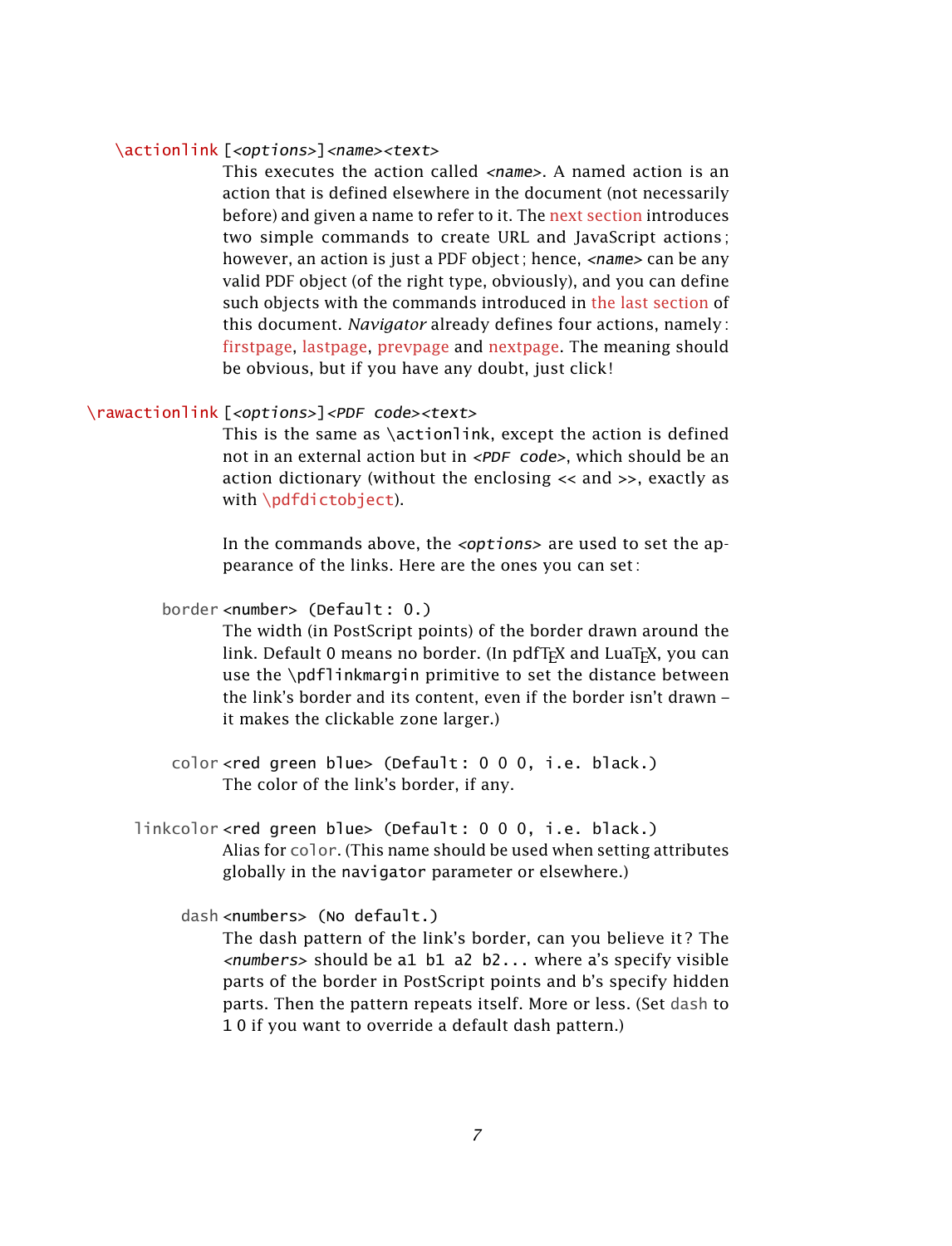highlight <none|invert|outline|push> (Default: invert.) This defines how the link flashes when clicked: none does nothing, invert inverts its colors, outline inverts its border's colors if any, and push gives the amazing illusion that the link is pushed below the surface of the page (says the author of the *PDF reference*, except s/he didn't mention any amazing illusion).

```
pre <code> (No default.)
     T<sub>F</sub>X code to be appended before \langle \text{text} \rangle.
```

```
post <code> (No default.)</sup>
```
T<sub>EX</sub> code to be appended after  $\langle \text{text} \rangle$ . This and pre allows you to achieve coherent formatting of links. For instance :

 $\def\weblink{\urlink[pre = \bgroup\bf{, post = \egroup}\}$ Go to \weblink{http ://www.tug.org}{TUG} and upload to \weblink{http ://ctan.org}{CTAN}.

produces : Go to **[TUG](http://www.tug.org)** and upload to **[CTAN](http://ctan.org)**.

raw <PDF code> (No default.)

Raw PDF code to be inserted in the link's dictionary.

## \annotation [<options>]<PDF code><text>

This creates an annotation tied to <text>. <PDF code> goes into the annotation's dictionary ; note that the annotation thus created doesn't even have a Subtype entry (a link, as described in this section, is one of the many subtypes of annotation). Depending on the <options>, the Border entry, the C entry (for color) and the H (for highlight) might be specified.

There is one more type of action link,  $\operatorname{openfilelink}$ ; it takes the same options as the commands described here, but it is introduced in the section on [embedded](#page-8-0) files, because it is related to them.

#### <span id="page-7-0"></span>**Actions**

*The commands in this section allow you to create actions and refer to it somewhere else in your document. That is a convenient approach for actions that are used repeatedly. Note that the PDF file itself is also improved, because in it too actions thus defined appear only once.*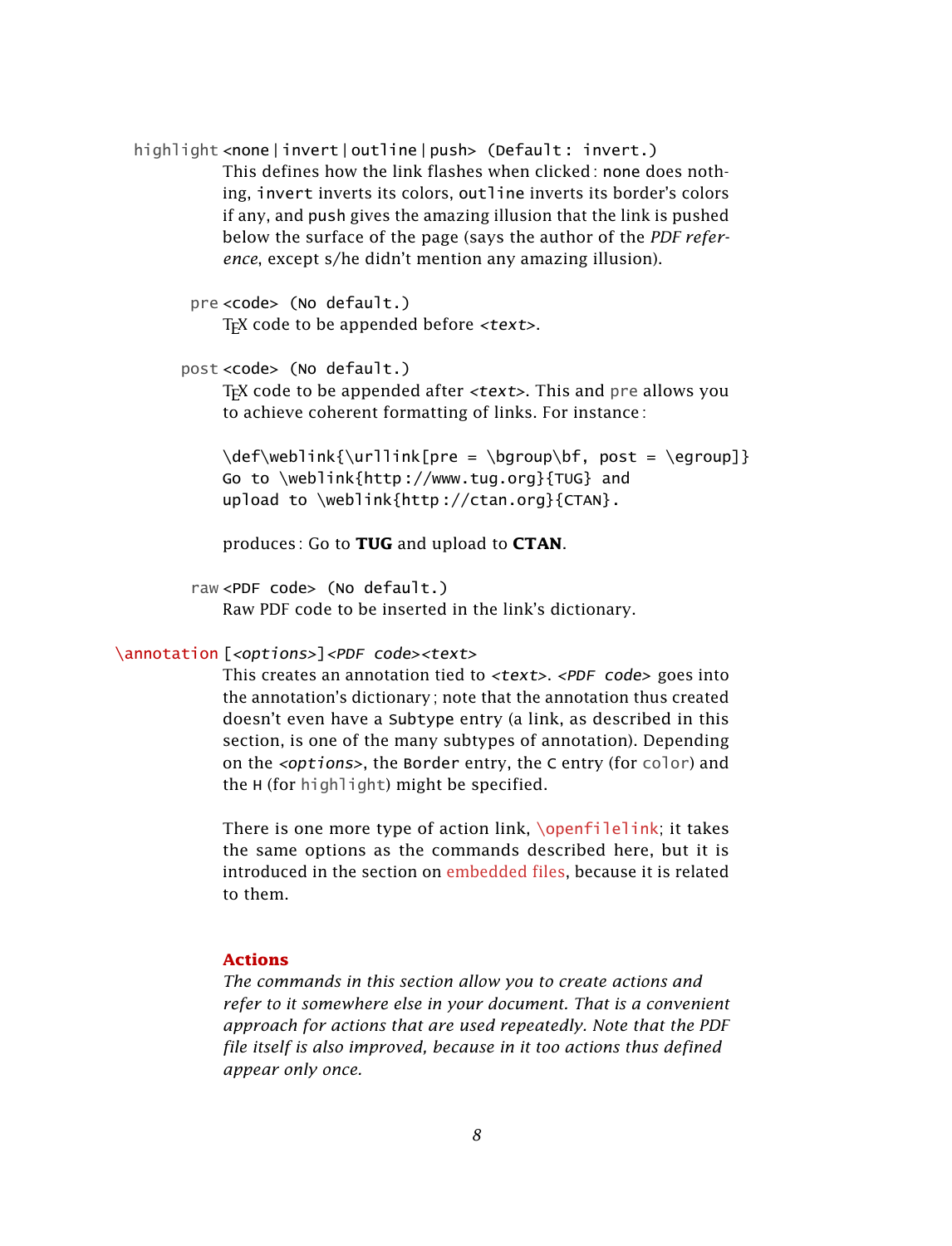*You might think that not much types of actions can be designed : only internet addresses and JavaScript. But those are only predefined patterns to be used even when one doesn't know anything about PDF. Other types of actions require that you write real PDF code, more precisely so-called action dictionaries ; these are but dictionary objects, and* Navigator *allows you to create them with* [\pdfdictobject](#page-13-0)*. Then the name you give to that object is a valid action name and can be used with* [\actionlink](#page-6-1)*.*

*In other words, there is no* \whateveraction *command, because that's what* [\pdfdictobject](#page-13-0) *does.*

#### <span id="page-8-2"></span>\urlaction <name><url>

Defines  $\langle$ name $\rangle$  as an action which sends to the address  $\langle$ url $\rangle$ on the internet. (Actually, any URI can be used, not only URLs.) As with  $\url1\ink$ , if the [uri](#page-12-1) or [base](#page-12-2) attributes in the navigator parameter are set, then  $\langle \text{ur1} \rangle$  can be relative.

## <span id="page-8-3"></span>\javascriptaction <name><JavaScript code>

Defines <name> as an action which executes <JavaScript code> (if the viewer can do that).

Thus the following are equivalent to the previous two examples with  $\urllink$  and  $\jav$ avascriptlink:

\urlaction {tug}{http ://www.tug.org} \actionlink{tug}{Go to TUG !}

\javascriptaction{hello}{app.alert("Hello !")} \actionlink{hello}{Say hello !}

## <span id="page-8-0"></span>**Embedded files**

Navigator *provides a simple command to embed files in a PDF document. Embedded file can also be opened with an action link, but only if they are PDF files. However, no proper support is offered for file embedding in ConTEXt.*

<span id="page-8-1"></span>\embeddedfile [<description>]<object name>[<alternate filename>]<file> This embeds  $\langle f_i \rangle$  and the current document; the name displayed by the viewer will be <file> or <alternate filename>, if used (do not forget the file's extension in that alternate name). The use of an alternate name is useful if  $\langle$  file> contains a path. The viewer might also display an optional <description>. (The command name \embeddedfile, cumbersome when compared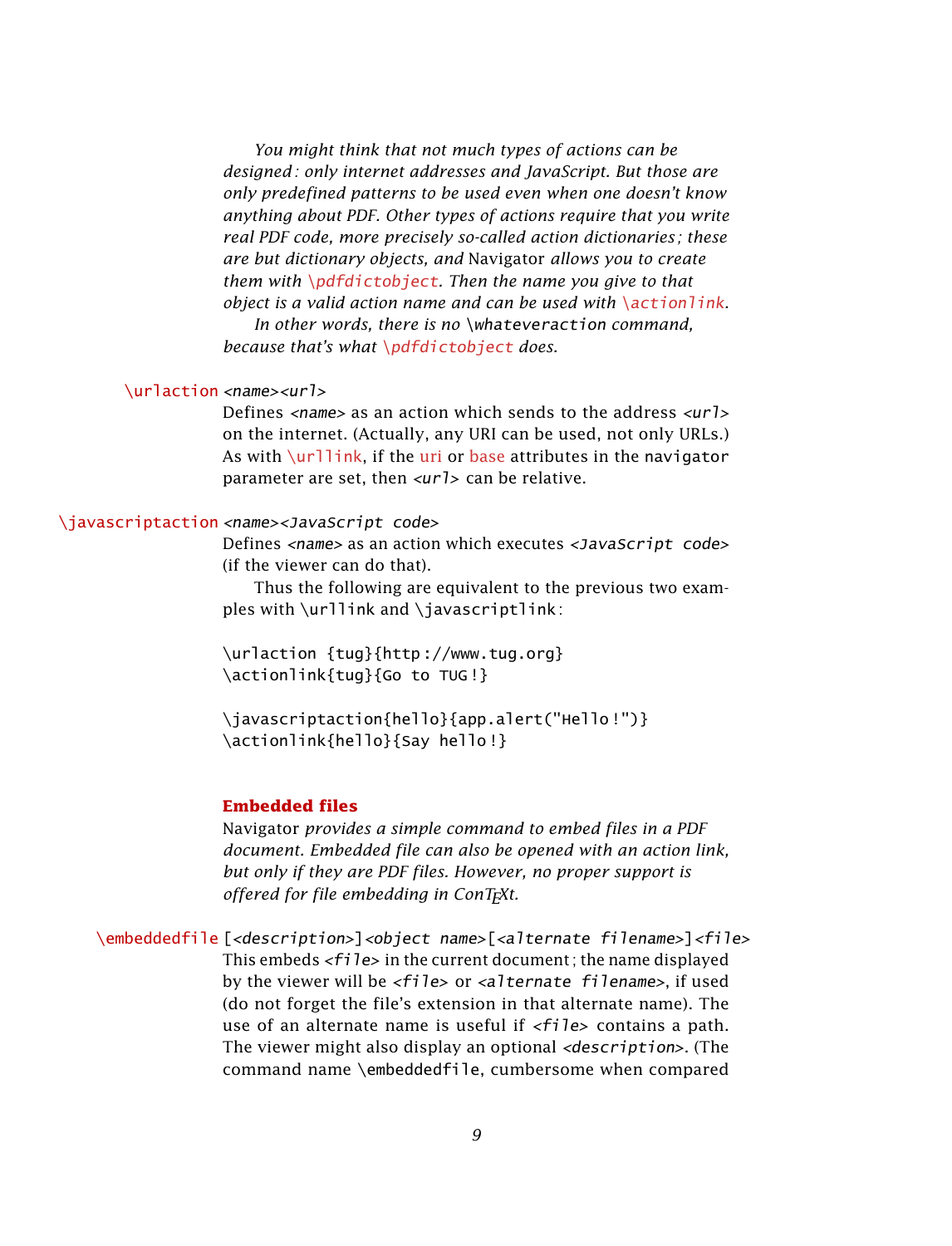to the more obvious \embedfile, is meant to avoid a possible conflict with Heiko Oberdiek's embedfile.)

The command creates a [PDF object](#page-12-0) called <object name>; its Type is Filespec, and it points to another object of type EmbeddedFile (containing the actual file). That object isn't used anywhere in *Navigator* for the moment, but it is available in case you need it, for instance when writing raw PDF.

## <span id="page-9-0"></span>\openfilelink [<options>]<file>[<page>]<text>

This is an action link, so see the description of the  $\leq$ options> above. When clicked, it opens  $\langle$  file> on page  $\langle$  page> (first page if <page> is omitted). That file should be embedded elsewhere in the document with  $\emph{embeddedfile}$ , and it should be a PDF file;  $\langle$ file> should match the  $\langle$ file> argument in \embeddedfile, or <alternate filename> if given.

#### **Settings**

*Many of the commands introduced in the previous sections can take options. If an option is not given, its default value is used instead ; you may want to set those default values, and to do so you have to change the attributes of the* navigator *parameter :*

```
\setparameter navigator :
  \langleattribute> = \langlevalue>
  <attribute> = <value>
...
\par
```
This is the [YaX](http://tug.ctan.org/cgi-bin/ctanPackageInformation.py?id=yax) syntax, it is a little bit special, and if you don't want to learn it the traditional comma-separated list is also possible :

```
\setparameterlist{navigator}
                 \{zattribute> = <value>,
                  <attribute> = <value>...}
```
(If a <value> is true it can be omitted.) Learning YaX might still be a good idea, though, since then you can use the meta attribute, which wasn't shown when the options for the commands above were explained, because it can be used anywhere. For instance :

```
\setparameterlist{mylink1}
                {meta = navigator,
```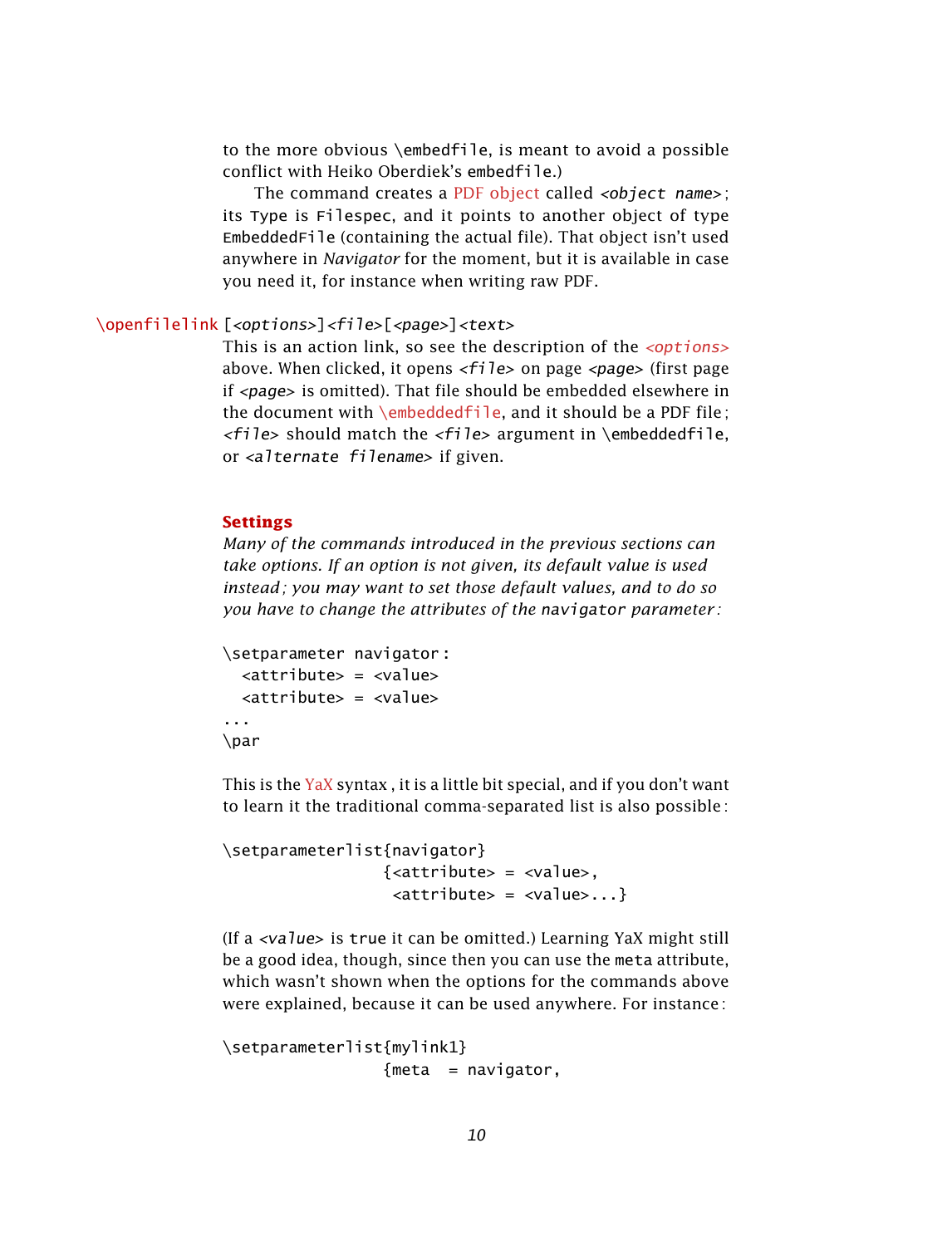```
color = 1 0 0}\setparameterlist{mylink2}
                     {meta = navigator,}color = 0 1 0}
...
\text{factor} \actionlink[meta = mylink1]{...}{...}
\lceil \arcsin \rceil actionlink [meta = mylink2] {...} {...}
```
There you define two types of links, and you can change their settings at once by changing the parameters mylink1 and mylink2 instead of the links themselves (which might be numerous). Note how mylink1 and mylink2 define navigator as the metaparameter. That is not necessary, but the action links wouldn't inherit your global default settings otherwise (unless the metaparameter of mylink1 and mylink2 itself had navigator as its meta-parameter, or a meta-parameter which... got it ?). The navigator parameter itself can have a meta-attribute too.

At last, here are the attributes that can be set (some make sense in individual commands only, and not in the navigator parameter, but you can still set them) :

up, left, fit, zoom: see the [section on anchors](#page-1-1) (note that they also affect [outlines](#page-2-0) when outlines create implicit anchors).

outlinecolor, open, bold, italic, action, anchor: those are options for [outlines](#page-2-0). (In a given outline, one can use the color attribute instead of outlinecolor; in the navigator parameter, however, one should use only the latter.)

border, linkcolor, highlight, dash, raw, pre, post: those affect [action links](#page-5-2). (The remark on outlinecolor above holds for linkcolor here.)

<span id="page-10-0"></span>And here are attributes that aren't associated with commands, but instead specify options and pieces of information for the entire document. Note that they do not work in ConT<sub>E</sub>Xt, but that can be done easily without *Navigator*.

# author <string> (No default.)

The author of the document. This shows up in the document's properties. The string is dealt with as described for an  $\outline$ 's title.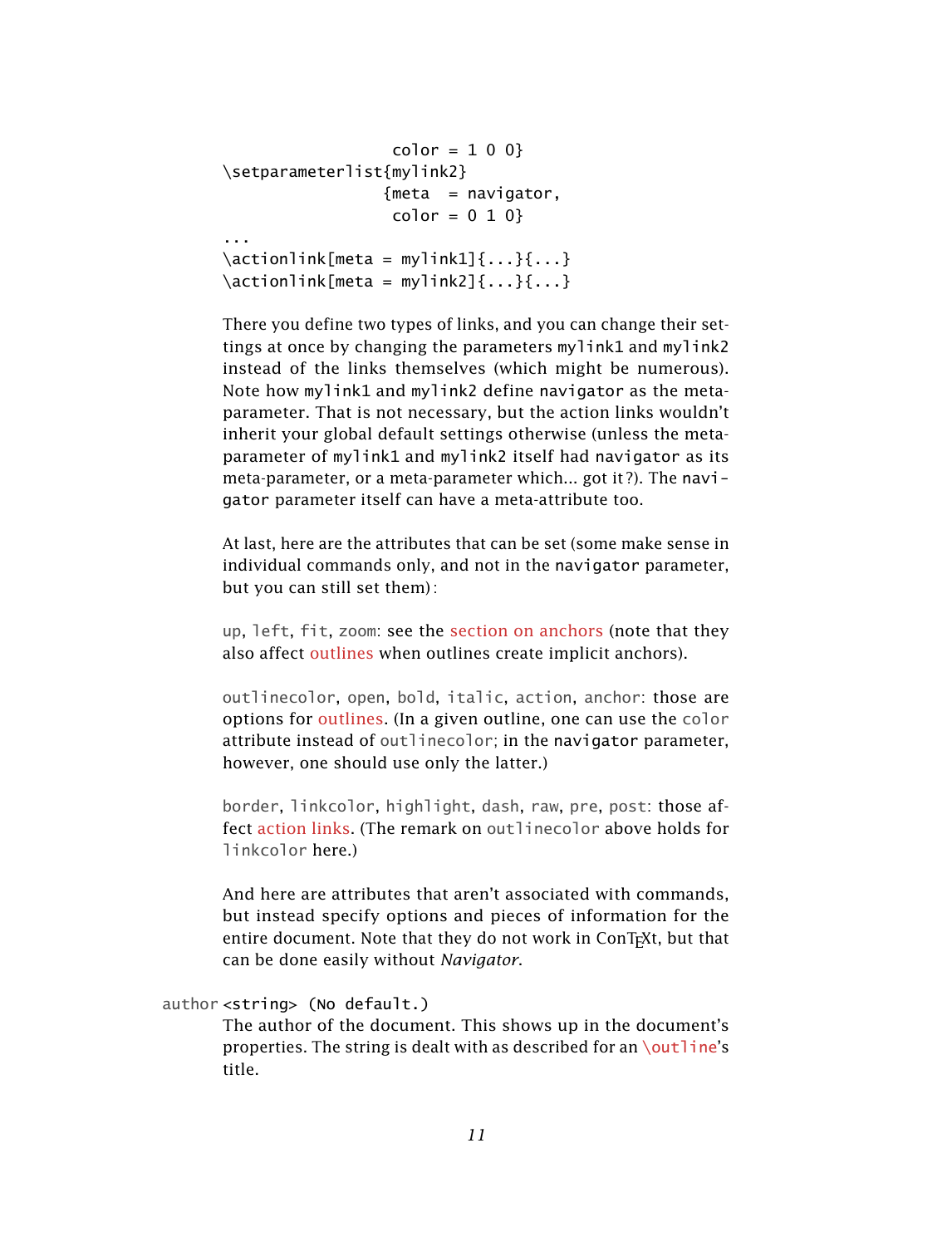title <string> (No default.) Same as author, with the document's title.

keywords <string> (No default.) Same thing again, with keywords.

subject <string> (No default.) One more time for the world, this time with the subject addressed by your document.

date <date> (Default : current date.) The creation date ; the date should be formatted as explained in the *[PDF Reference](http://www.adobe.com/content/dam/Adobe/en/devnet/pdf/pdfs/PDF32000_2008.pdf)*, so have fun. Anyway that is set automatically by  $T_FX$  (and can't be set with  $XeT_FX$ ).

moddate <date> (Default : current date.) Same as date, for the modification date.

creator <string> (Default : TeX.) The software that produced the document's original format.

producer <string> (Default: pdfTFX, LuaTFX or XeTFX.) The software that turned the original document into PDF (cannot be set with XeTFX).

rawinfo <PDF code> (No default.) Entries you want to add by yourself to the document's Info dictionary.

layout <onepage|onecolumn|twopage|twocolumn|twopage\*|twocolumn\*> (No default.)

> This sets how the document should be displayed when opened : onepage The window displays only one page, with no contin-

> > uous transition to the next one.

- onecolumn The window displays only one page, with a continuous transition to the next.
	- twopage The window displays two pages, odd-numbered pages on the right, without a continuous transition.
- twocolumn Same as twopage with a continuous transition.
- twopage\* Same as twopage with odd-numbered pages on the left.
- twocolumn\* Same as twopage\* with a continuous transition.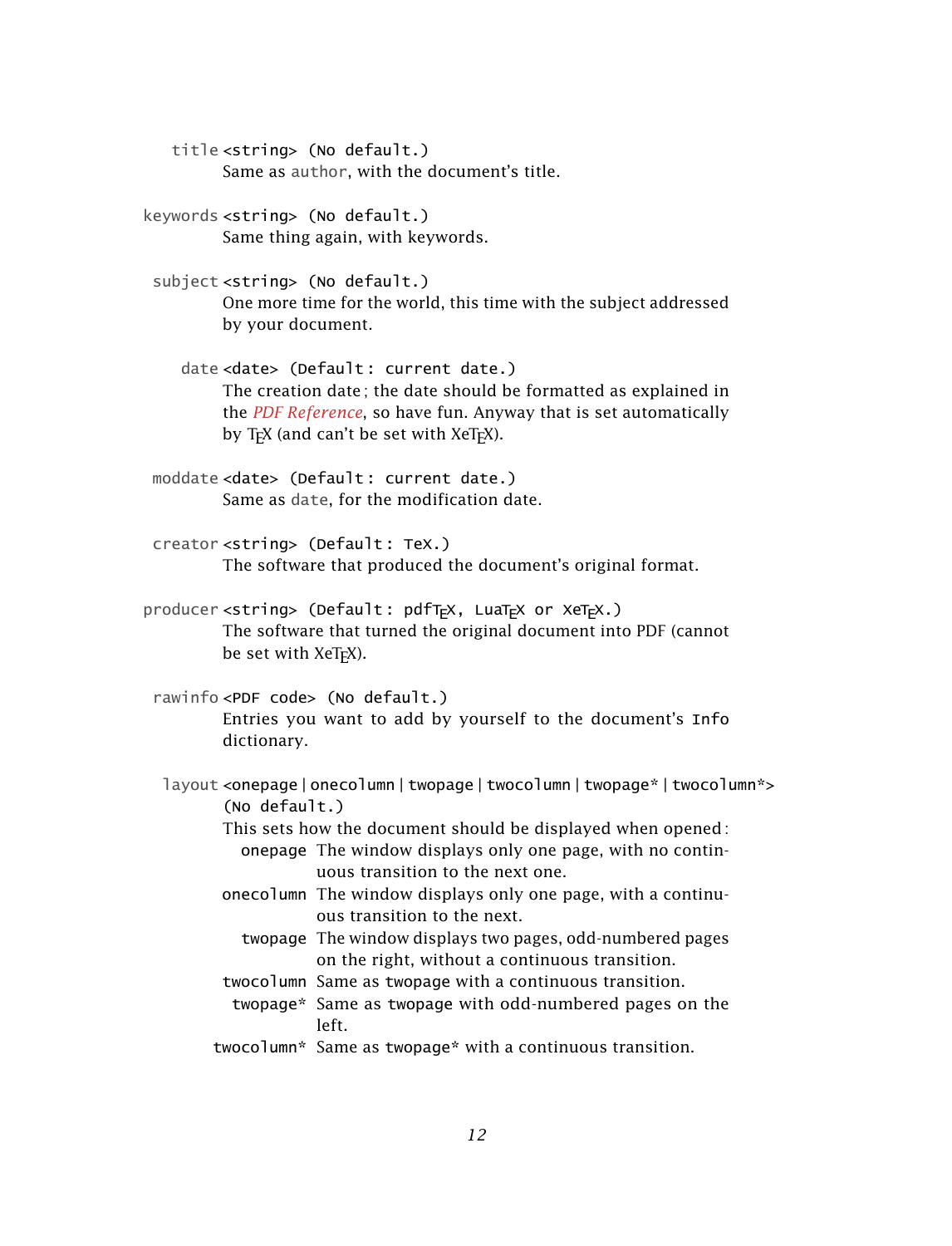mode <outlines | bookmarks | thumbnails | thumbs | attachments | files | oc>

(No default.)

This sets what panel the reader should display when the document is opened :

outlines The reader shows the document's outlines.

bookmarks Same as outlines.

thumbnails Thumbnail images are shown.

thumbs Same as thumbnails.

attachments Show the attached files.

files Same as attachments.

oc The Optional Content Group panel is displayed; quite useless if you don't have any OCG's (*Navigator* might offer support one day).

uri <address> (No default.)

<span id="page-12-1"></span>The base address that will be used with relative references. See [\urllink](#page-5-1) and [\urlaction](#page-8-2).

<span id="page-12-2"></span>base <address> (No default.) Alias for uri.

# openaction <name> (No default.)

The <name> of the [action](#page-7-0) to be performed when the document is opened.

rawcatalog <PDF code> (No default.) Raw PDF code to be added to the document's catalog.

# <span id="page-12-0"></span>**PDF objects**

*Here are commands that let you create and use PDF objects (and which* Navigator *actually uses internally). Of course they are useless unless you know how PDF works (if you do, then you might note that what I call here* objects *actually are* indirect objects*).*

*Named actions used with* [\actionlink](#page-6-1) *being objects, they behave as any other object with the commands below ; for one thing, they respond positively to* [\ifpdfobject](#page-14-0)*, and you can't create an object with the same name.*

# \pdfobject <name><code></sup>

Creates a raw PDF object with name <name>. There shouldn't already exist an object with the same name (unless it is just reserved).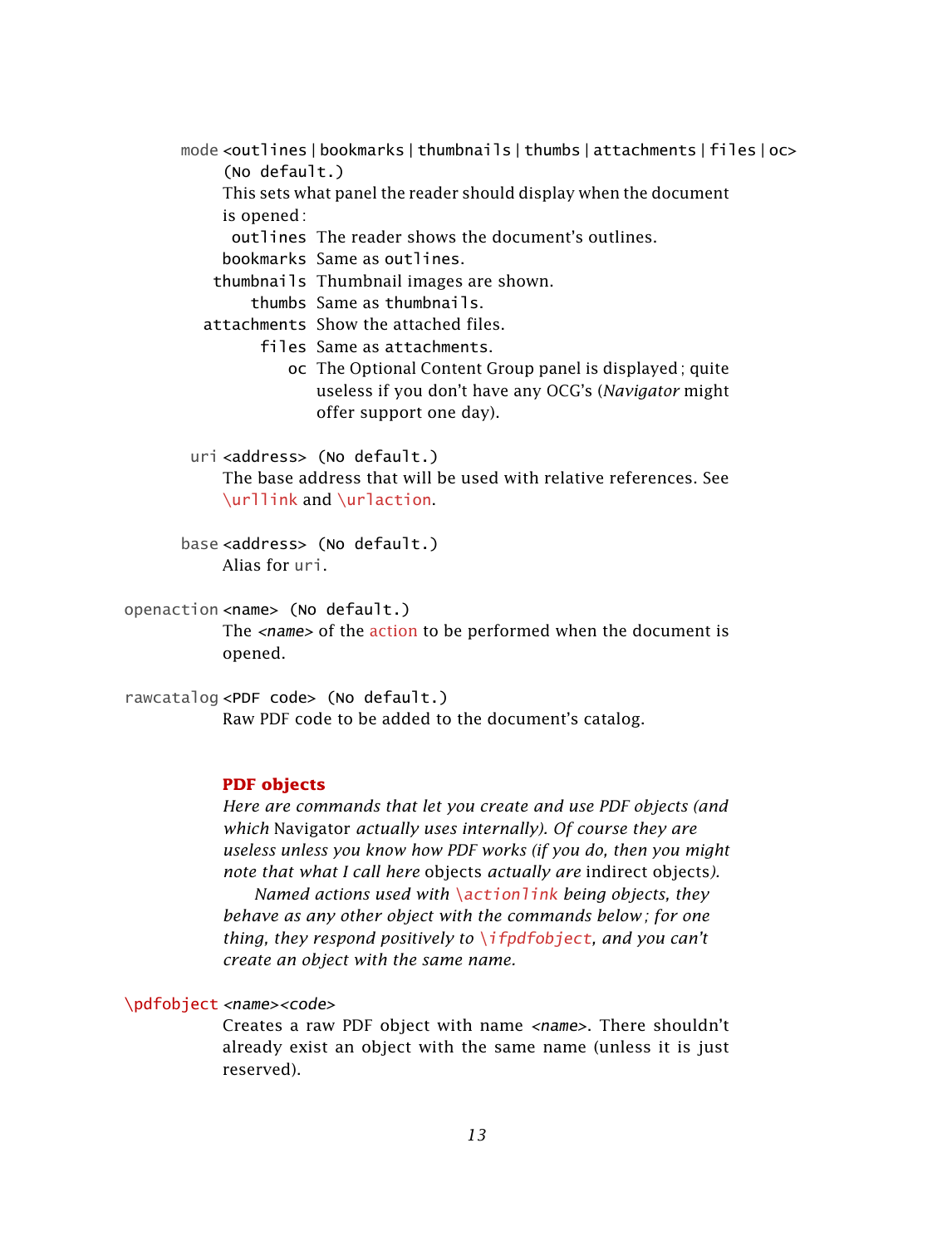#### <span id="page-13-0"></span>\pdfdictobject <name><code></sup>

Same as \pdfobject, except a dictionary object is created. This command is totally equivalent to the previous one with <code></code> enclosed between << and >>. With this you can write custom named actions, i.e. <name> can be used with [\actionlink](#page-6-1).

#### \pdfstreamobject [<raw code>]<name><stream>

Creates a PDF stream object, with optional <raw code> added to the dictionary.

\pdffileobject [<raw code>]<name><file>

Same as \pdfstreamobject, except the stream is the contents of  $<$ file $>$ .

#### \pdfreserveobject <name>

Reserves an object with name <name>. That is totally useless (but harmless too) with XeT<sub>F</sub>X. In pdfT<sub>F</sub>X and LuaT<sub>F</sub>X, it is needed to refer to an object that isn't created yet.

#### \pdfensureobject <name>

If <name> isn't an object (reserved or created), this command reserves it. Otherwise it does nothing.

#### \pdfobjectnumber <name>

Returns the number of object <name> (which must be reserved at least). In XeTEX, it actually returns nothing, because you can't use object numbers there, but fortunately in pdfT<sub>F</sub>X and LuaT<sub>F</sub>X it isn't very useful either ; the next command is much more interesting. (If  $\langle$ name> doesn't exist, this command returns 0; an object can't have number 0 in PDF, but that makes more sense than returning an error message, which would never make it to the terminal and spoil the PDF file instead.)

#### \pdfrefobject <name>

Makes an indirect reference to object <name>. For instance :

\urlaction{tug}{http ://www.tug.org}

and then somewhere while writing PDF code :

/A \pdfrefobject{myobj}

(As with \pdfobjectnumber, if <name> doesn't exist, i.e. it hasn't